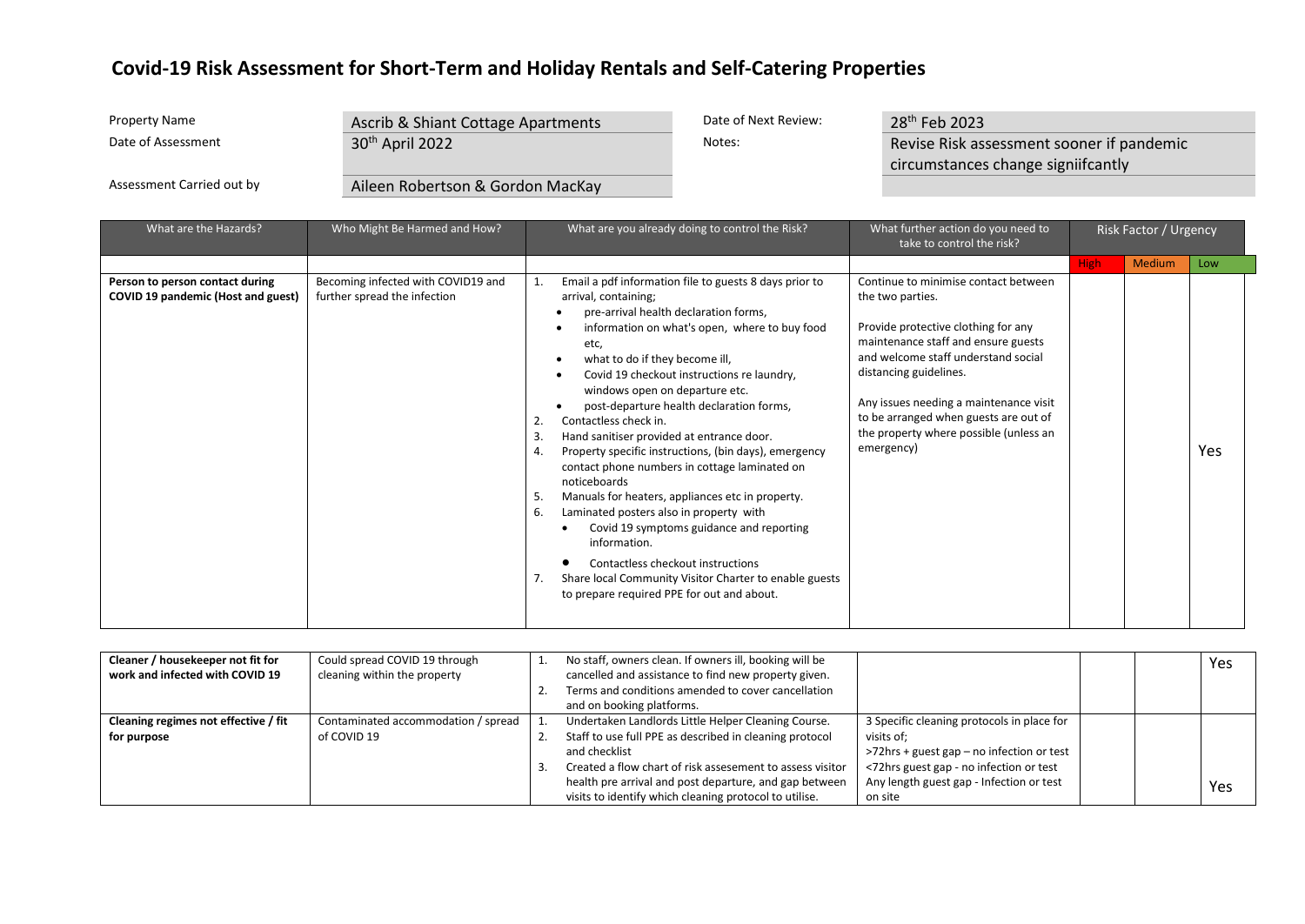|                                                                                       |                                                      | 4. | Customer will be emailed with cleaning protocol to be<br>implemented prior to their arrival.<br>Signed checklist and declaration of compliance with<br>cleaning protocol to be left at property prior to arrival.<br>Ensure cleaning products meet EN14476 standard.                                                                 |                                                                                                                                                                                                                                 |  |     |
|---------------------------------------------------------------------------------------|------------------------------------------------------|----|--------------------------------------------------------------------------------------------------------------------------------------------------------------------------------------------------------------------------------------------------------------------------------------------------------------------------------------|---------------------------------------------------------------------------------------------------------------------------------------------------------------------------------------------------------------------------------|--|-----|
| Incorrect / ineffective cleaning<br>materials used / Cleaning regimes<br>not recorded | Not cleaning or sanitising the property<br>correctly | 4  | Fully detailed cleaning protocols exist.<br>Check visitor health declaration and guest gap, and<br>utilise correct cleaning and sanitising protocols.<br>Ensure all cleaning materials are clean and fit for<br>purpose.<br>Ensure all cleaning equipment is PAT tested and fit for<br>purpose and the being used in the correct way | Put a health & safety file together with<br>all cleaning products used and for what<br>purpose, COSHH sheets if required, all<br>previous cleaning / maintenance<br>schedules for the accommodation and<br>all risk assessments |  | Yes |

| Dealing with a guest who is unwell<br>or infectious outbreak in your<br>property | The spread of an infection outbreak                | 1.<br>2.<br>-3.<br>$\overline{4}$<br>-5.<br>6.<br>7.<br>8. | Guests emailed prior to arrival with the correct<br>procedures to follow if becoming ill.<br>Covid 19 advice posters laminated and prominently<br>displayed in the property.<br>Pre-advise guests they MUST report (1) any illness or (2)<br>if they are notified as a Test & Trace contact, to the<br>owner immediately.<br>Build into terms and conditions the cost and<br>requirements of a guest requiring to extend their stay<br>through illness for self-quarantine.<br>Terms of isolation support should it be required, are<br>included in current Terms and Conditions.<br>Deliver, medicines, food supplies and extra cleaning<br>materials to the outside of the property<br>Use Local Hospitality and Host support groups to enable<br>relocation of arriving guests unable to arrive due to<br>guest self isolation.<br>We use local Host support group for shared experience,<br>problems and advice. | Video call/phone call the guests to<br>clearly understand the situation and if<br>the guests need to extend their stay and<br>for how long                                                                 |  | Yes |
|----------------------------------------------------------------------------------|----------------------------------------------------|------------------------------------------------------------|----------------------------------------------------------------------------------------------------------------------------------------------------------------------------------------------------------------------------------------------------------------------------------------------------------------------------------------------------------------------------------------------------------------------------------------------------------------------------------------------------------------------------------------------------------------------------------------------------------------------------------------------------------------------------------------------------------------------------------------------------------------------------------------------------------------------------------------------------------------------------------------------------------------------|------------------------------------------------------------------------------------------------------------------------------------------------------------------------------------------------------------|--|-----|
| <b>Incorrectly laundered bedding</b>                                             | Bacteria not killed off properly                   | 1.<br>2.<br>3<br>.5                                        | Guest to strip beds and put linen into Black laundry<br>bags provided, protectors into white laundry bags<br>Wash at 60 degrees.<br>Dry outdoors if possible.<br>Iron<br>Store in clean laundry bag for transport to cottage.                                                                                                                                                                                                                                                                                                                                                                                                                                                                                                                                                                                                                                                                                        | Consider a professional laundry contract<br>to reduce potential for cross<br>contamination between properties and<br>home.                                                                                 |  | Yes |
| Changeover clean                                                                 | Contaminated accommodation / spread<br>of COVID 19 | 1.<br>2.                                                   | Guests advised of checkout arrangements including;<br>Illness, symptoms or their contact by test and trace to<br>be reported to owner immediately.<br>Departure health declaration to be emailed to owner<br>and returned before 9am on day of departure.<br>Windows to be opened by guests prior to departure.                                                                                                                                                                                                                                                                                                                                                                                                                                                                                                                                                                                                      | If cleaners employed they must<br>complete a fir for work declaration<br>All cleaning / maintenance procedures<br>are adhered to and documented<br>accordingly and a file in place for their<br>retention. |  |     |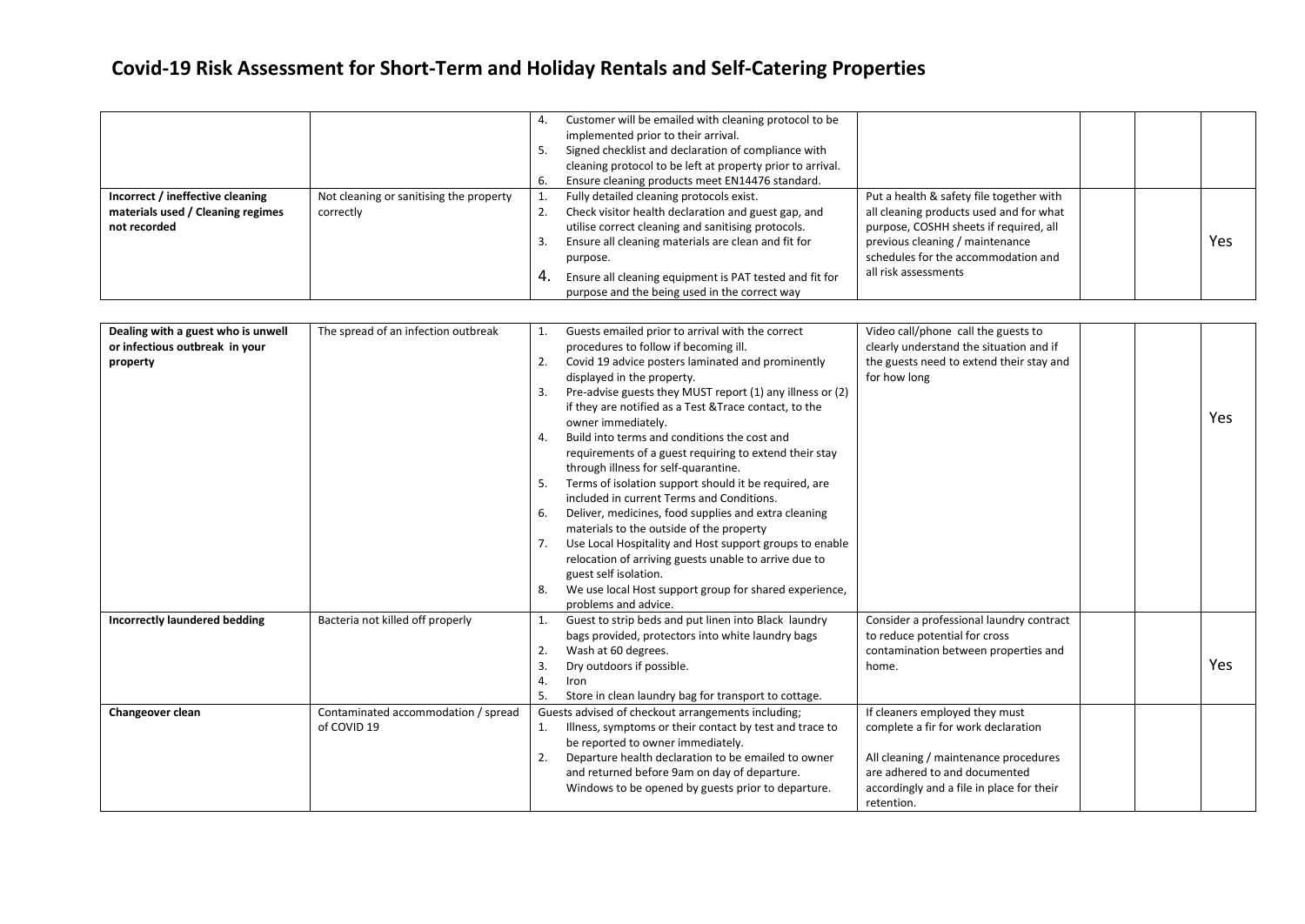|            |                                                                                        | Linen and mattress protectors to be put into allocated<br>3.<br>laundry bag by guest.<br>4.<br>Rubbish and recycling to be removed, unless<br>symptomatic, then bagged by guests and stored for 72<br>hrs before disposal to public refuse collection.<br>After reviewing guest and health declaration,<br>5.<br>appropriate cleaning protocol implemented.<br>Cleaner follows arrival instructions with time gap<br>6.<br>appropriate to cleaning protocol being implemented.<br>7.<br>Wearing appropriate PPE and document and record<br>cleaning.<br>Signed copy of cleaning statement & protocol left for<br>8.<br>guest arrival. |                                                                                                                                                                                                                                                                                                                                                                                                                                                                                                                                                                                                                                                                                                                                                   |  | Yes |
|------------|----------------------------------------------------------------------------------------|---------------------------------------------------------------------------------------------------------------------------------------------------------------------------------------------------------------------------------------------------------------------------------------------------------------------------------------------------------------------------------------------------------------------------------------------------------------------------------------------------------------------------------------------------------------------------------------------------------------------------------------|---------------------------------------------------------------------------------------------------------------------------------------------------------------------------------------------------------------------------------------------------------------------------------------------------------------------------------------------------------------------------------------------------------------------------------------------------------------------------------------------------------------------------------------------------------------------------------------------------------------------------------------------------------------------------------------------------------------------------------------------------|--|-----|
| Legionella | Infection of Legionella from standing<br>water if the property has been lying<br>empty | Always consider Legionella protocols, as described over.<br>Legionella procedures included on all cleaning checklists.                                                                                                                                                                                                                                                                                                                                                                                                                                                                                                                | Flush the whole water system for two<br>minutes or more. First flush your toilet,<br>then let the kitchen taps and the hand<br>basin taps run for two minutes or more<br>to let both hot and cold water pass<br>through.<br>Flush the shower through If your shower<br>has not been used for two weeks or<br>more, disinfect the showerhead. The<br>showerhead should be removed, and<br>the shower run for two minutes. The<br>showerhead should be disinfected<br>before being re-fitted by immersing for<br>at least an hour in any solution designed<br>for cleaning baby feeding bottles (e.g.<br>Milton). Showerheads should be<br>regularly disinfected about four times a<br>year.<br>Finally, let any other taps run for two<br>minutes. |  | Yes |